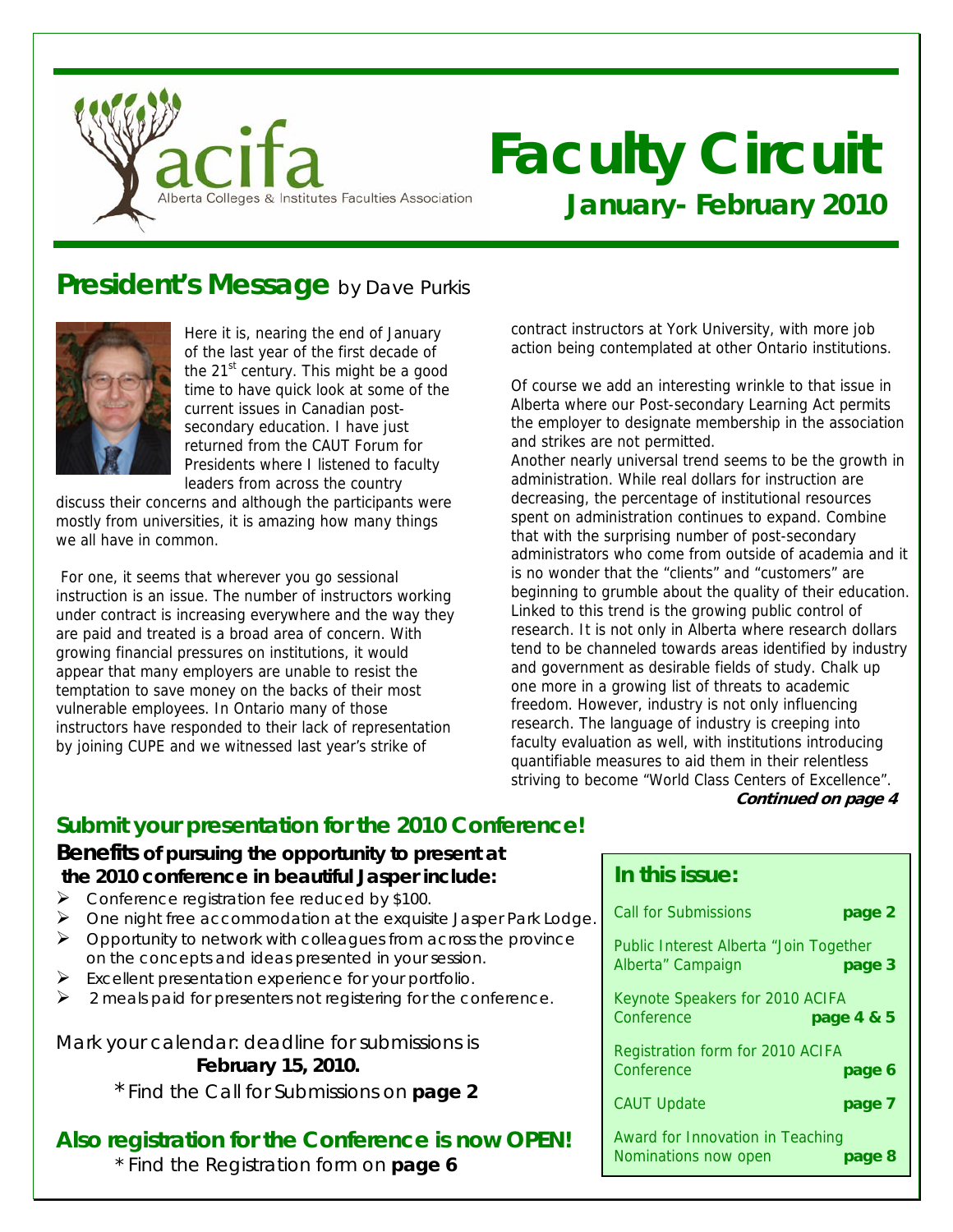

*Alberta Colleges and Institutes Faculties Association* 

# **2010 Spring Conference**

**May 16-19, 2010** 

**Jasper Park Lodge** 

*Call for Submissions* 

# **Themes:**

**Come Learn** 

- \* Creativity
- \* Motivation
- \* Growth
- **Go Teach**
- \* Best Practices
- \* Diversity Awareness
- \* Technology



- \* At Home
- \* At Work
- \* Within Yourself

*Hosted by NAIT Academic Staff Association* 



\*The **Call for Submissions form** is available through your Faculty Association office and will also be on the ACIFA website [\(www.acifa.ca\)](http://www.acifa.ca/).

Please let us know (via *devlinl@acifa.ca* or 780-423-4440) if you have any questions about the conference session submission process. ACIFA 2010 takes place May 16 to 19. Concurrent sessions run on Monday, May 17 and Tuesday, May 18.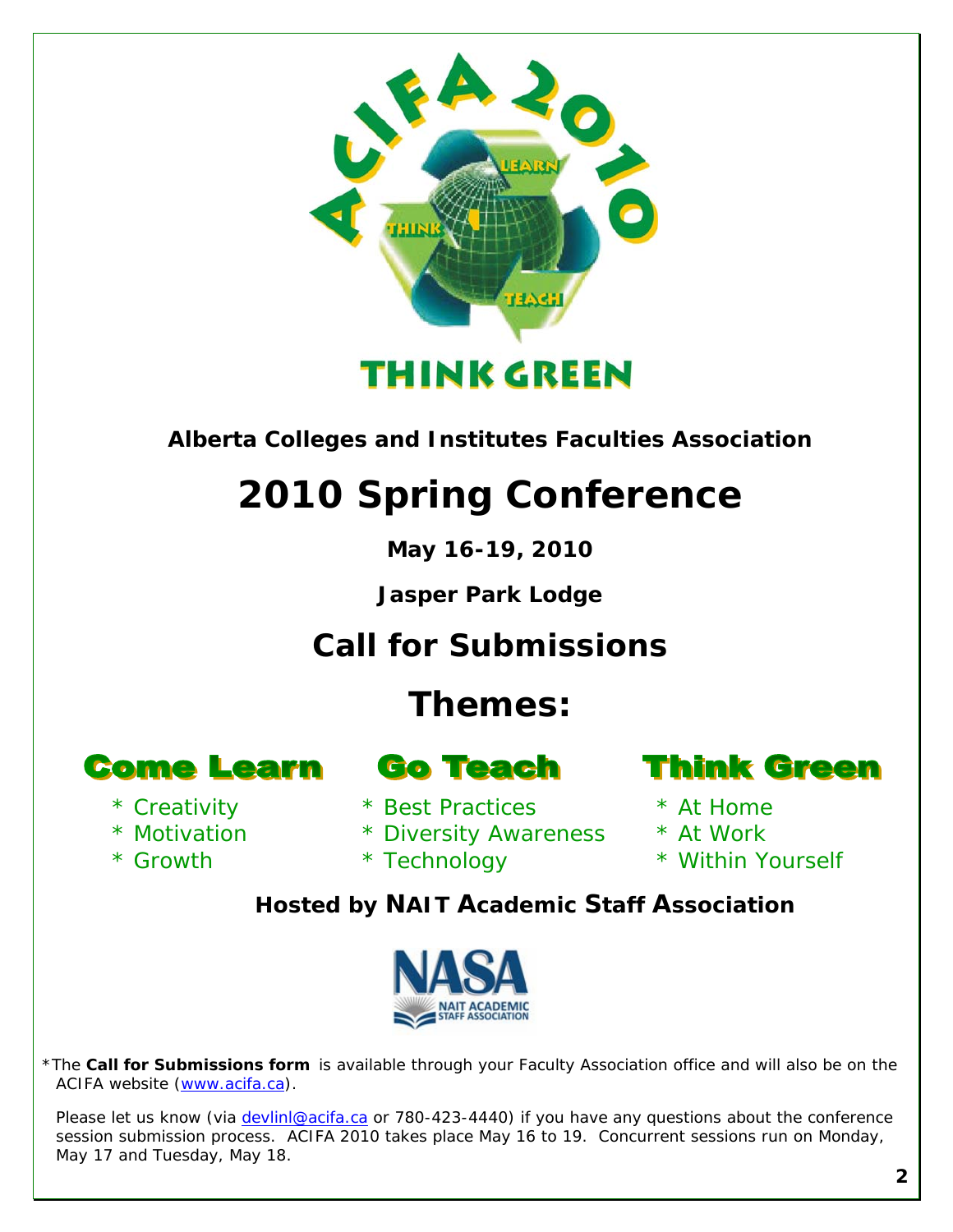

# **Public Interest Alberta – Join Together Alberta Campaign**

Public Interest Alberta invites ACIFA faculty associations and members to participate in a broad campaign that incorporates all of its taskforce sectors to work together to

promote and support strong public services in light of potential budget cuts by the provincial government. The campaign was launched at media conferences in Calgary and Edmonton on Friday, January 15<sup>th</sup>.

To help mobilize citizens and bring together people from various sectors, Public Interest Alberta is organizing 22 town hall events across the province. Public Interest Alberta is asking members of community human service organizations, seniors groups, teachers, parents, post-secondary students, faculty and staff, childcare organizations and healthcare professionals to show their support and attend these town hall events.

Organizations who want to show their support are asked to send a representative to attend the media town hall meetings. Please e-mail Public Interest Alberta Executive Director Bill Moore-Kilgannon at [billmk@pialberta.org](mailto:billmk@pialberta.org) or call (780) 420-0471 to RSVP.

# Unite for public services. Strengthen the fabric of our communities.

PIA is also looking for volunteers to help facilitate the town hall meetings. Please email Bill Moore-Kilgannon at [billmk@pialberta.org](mailto:billmk@pialberta.org) about being a facilitator or with any questions you have about "Join Together Alberta: Unite For Public Services – Strengthen the Fabric of Alberta".

PIA will be compiling what is discussed at the town hall meetings and using this to compose a report to the provincial government.

The campaign website: [www.jointogetheralberta.ca](http://www.jointogetheralberta.ca/) provides further information about how members can get involved.

| Location            | <b>Dates</b> | <b>Venue</b>                  | <b>Address</b>                                                |
|---------------------|--------------|-------------------------------|---------------------------------------------------------------|
| <b>Brooks</b>       | January 25   | Heritage Inn - Room B         | 1217 2 <sup>nd</sup> Street West                              |
| Medicine Hat        | January 26   | Library - Honor Currie Room   | 414 1 <sup>st</sup> Street SE                                 |
| Lethbridge          | January 27   | Galt Museum - Viewing Gallery | 502 1st Street South                                          |
| Pincher Creek       | January 28   | Town Hall - Gym               | 962 St. John Avenue                                           |
| Olds                | January 25   | Olds College, Faculty Centre  | 4500 50 Street                                                |
| <b>Red Deer</b>     | January 26   | Red Deer College              | CS2182C & CS2182D Bethany Collegeside Bldg, 100 College Blvd  |
| Rocky Mt House      | January 27   | Walking Eagle Inn             | Clearwater Room, 4915 Hwy 11                                  |
| Camrose             | January 28   | Augustana College             | Coffee House Downstairs, Faith & Life Building 4901 46 Avenue |
| Lloydminster        | February 1   | Legacy Centre                 | 5101 46 Street                                                |
| St Paul             | February 2   | St. Paul Senior Citizens Club | 4809 47 Street                                                |
| Lac La Biche        | February 3   | Portage College - Room 143    | 9531 94 Avenue                                                |
| Fort McMurray       | February 4   | Red Poll Centre               | 200, 10010 Franklin Avenue                                    |
| Edson               | February 1   | Curling Club - Sundance Room  | 4928 1st Avenue                                               |
| Hinton              | February 2   | Legion                        | 250 Pembina Avenue                                            |
| Lac La Biche        | February 3   | Forest Interpretive Centre    | Boardroom, 3002 33 Street                                     |
| Fort McMurray       | February 4   | Westlock Community Hall       | Alberta Room, 10711 104 Avenue                                |
| Slave Lake          | February 8   | Native Friendship Centre      | 416 6 <sup>th</sup> Avenue N                                  |
| <b>High Prairie</b> | February 9   | Legion                        | 4721 51 Avenue                                                |
| Peace River         | February 10  | Belle Petroleum Centre        | Petroleum Room, 9403 94 Street                                |
| Grande Prairie      | February 11  | Grande Prairie College        | 10726 106 Avenue                                              |
| Calgary             | February 16  | Red & White Club              | 1817 Crowchild Trail NW                                       |
| Edmonton            | February 17  | Polish Hall                   | 3<br>10960 104 Street                                         |
|                     |              |                               |                                                               |

#### **Join Together Alberta - Town Hall Meetings (times are all scheduled as 7:00 to 9:00 p.m.)**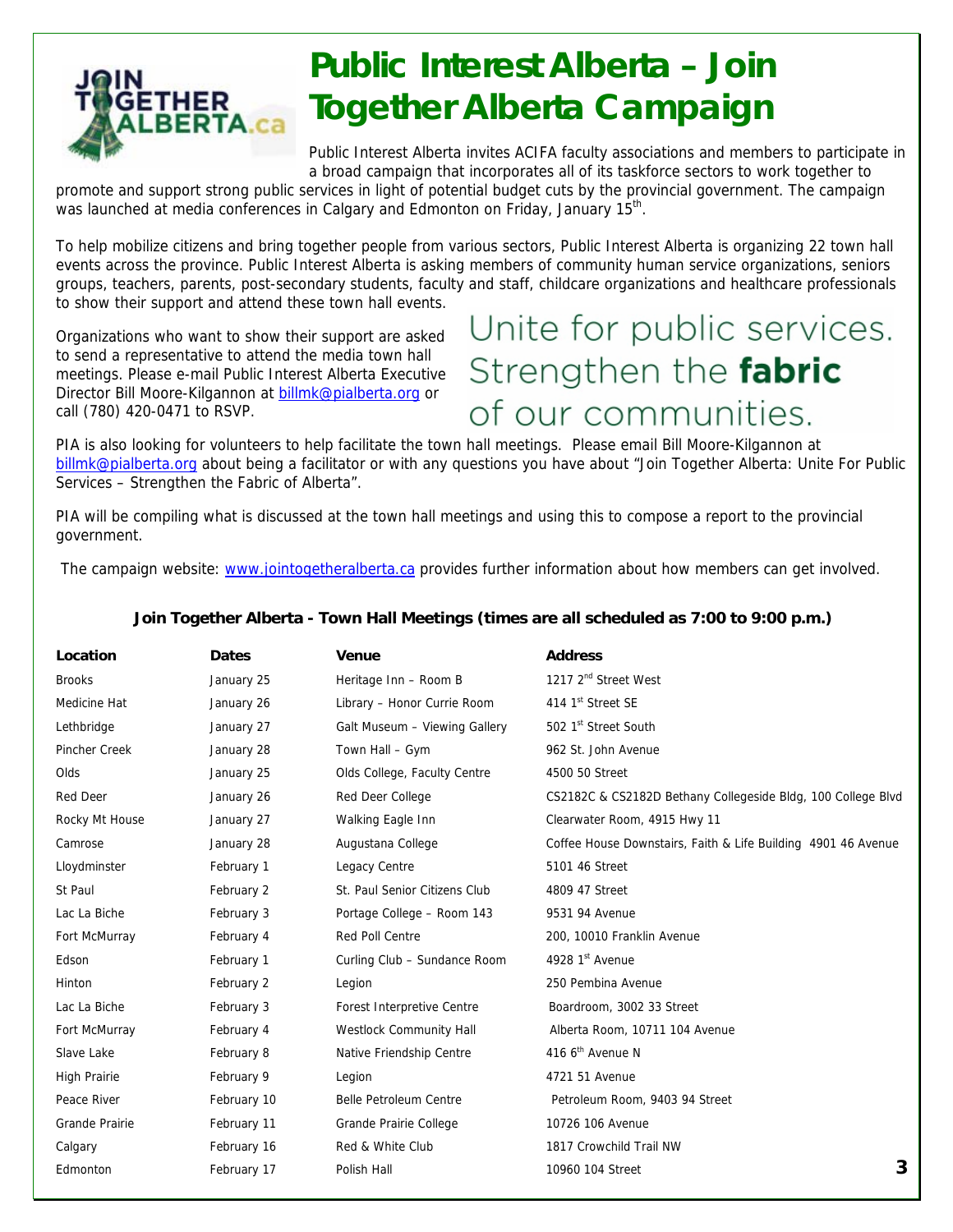## **President's Message** cont'd from page 1

Another area of potential concern is freedom of information and Alberta is a not the only province with freedom of information legislation. Under these laws access to any of our records, paper or electronic, could be demanded and as a result, most educational institutions have developed policies saying that they own all of our electronic files. CAUT disputes this, saying historically instructors have owned their own files and that a computer is no different than a filing cabinet. The CAUT legal advisors have done quite a bit of work in this area but it remains untested in court.

As we wind the decade down, it will be interesting to see where these issues go.



 #412 10357 109 Street Edmonton, Alberta T5J 1N3 www.acifa.ca

## **Registration for the 2010 ACIFA Conference at Jasper Park Lodge is now OPEN!**



Call to make your room reservation @ **1-800-441-1414** 

Ask for the **"ACIFA rate"**

Reservation deadline is **April 17, 2010**

Find the registration form on **page 6** 

## **Keynote Speakers Announced for ACIFA 2010 Conference!**

## Monday morning Keynote opener:

## **Ben Gadd**

Ben Gadd, 64 is one of Canada's better-known naturalists and Rockies writers. Author of the ground-breaking *Handbook of the Canadian Rockies*, Ben has written eight other books and contributed to several more. His novel Raven's End has become an awardwinning Canadian best-seller. His latest books are The Canadian Hiker's and Backpacker's Handbook and Canadian Rockies Geology Road Tours, both of which came out in 2008. Ben has received three Banff Mountain Book Festival awards for his work.



Educated as a geologist, Ben has pursued a career mainly in natural history, including a stint as a Parks Canada naturalist. He has also taught writing at the Southern Alberta Institute of Technology and Grant MacEwan College. These days he works in the summer as a freelance interpretive guide—a job he describes as "rent-a-naturalist"—and in the winter as a writer and sought-after lecturer on Rockies topics. He also produces interpretive signs for national and provincial parks.

Heard frequently on CBC radio, Ben has also appeared in many television items and several documentaries on the Rockies. He supports various conservation groups in promoting wilderness protection. After thirty years in Jasper, Ben and his wife Cia recently moved to Canmore to be Grandpa and Grandma just across the yard from three-year-old Marie.

The keynote theme is:

#### **Icefield Bunnies, Gullible Bees and Why the Biggest Mountain in the Rockies is Not the Highest Ben Gadd on the Quirky Natural History of the Canadian Rocky Mountains:**

Rockhounds, flower-fanciers, wildlife-watchers and bird nuts: you will love this light-hearted and stimulating 45-minute talk. From little-known facts about grizzly bears and half-grabens to the amazing relationship between the calypso orchid and the golden northern bumblebee, prepare for an eye-opening presentation. Bring your questions, too. Ben will also be conducting a nature walk as a session at the Conference. More information to follow in the next issue of the **Faculty Circuit.**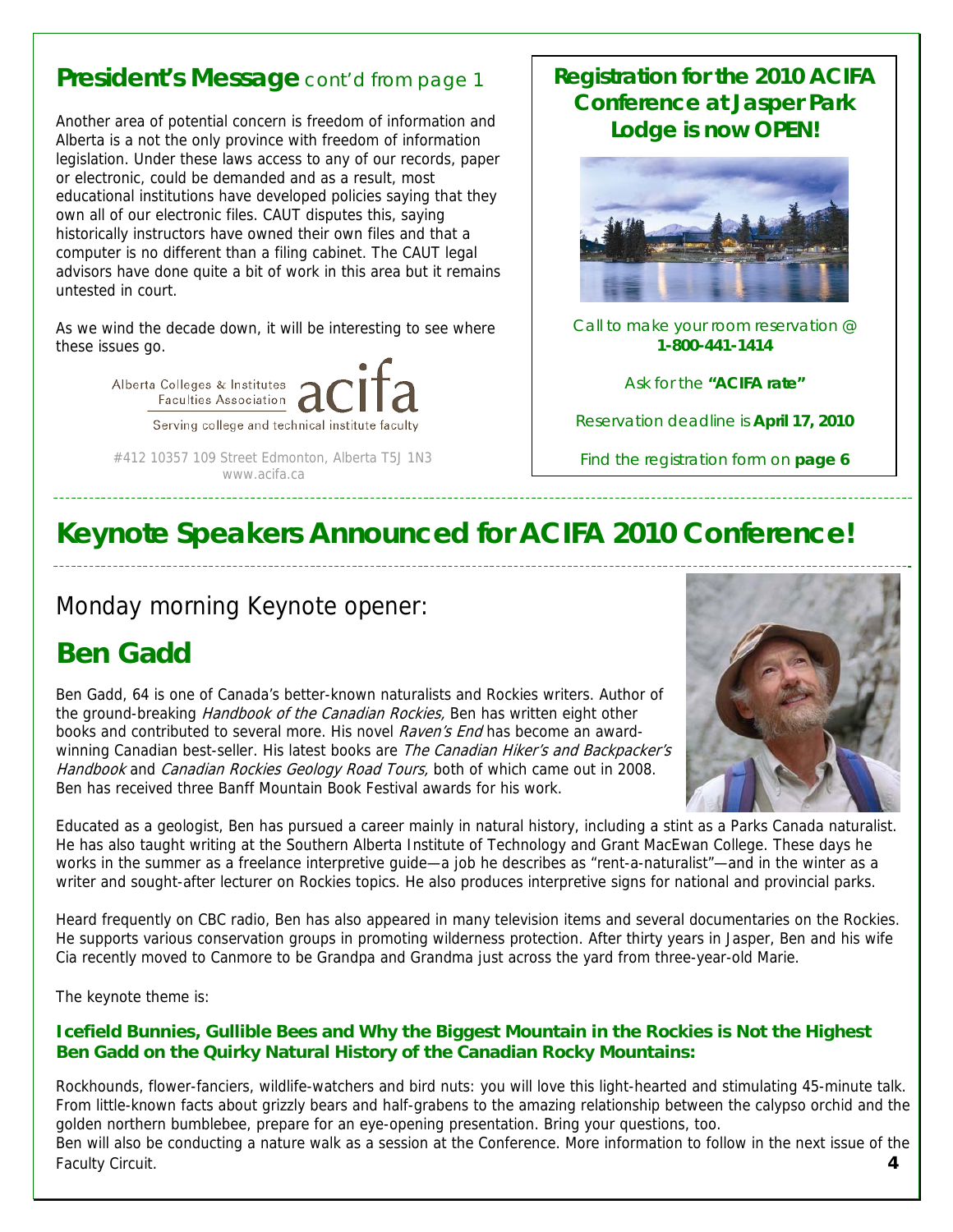## Monday Evening and Tuesday Morning Keynote:

## **Wayne Lee**

Wayne Lee is a former five-time Canadian amateur wrestling champion and school teacher who had an unrelenting passion for entertaining and empowering people. He took a childhood interest in magic and a fascination with visualization and transformed himself from classroom instructor into comedic hypnotist and mind-power expert.

Over the years, Wayne has used hypnosis to excite, entertain, and mesmerize thousands of audiences across North America. He has performed over 2500 shows, hypnotizing over 25,000 people to dance outrageously, act like celebrities, and help them explore the limits of their imagination. Wayne has appeared on numerous national television and radio programs and was recognized as Entertainer of the Year for 2008 at the Canadian Events Industry Awards.

As well as his hypnosis show, Wayne Lee educates and empowers audiences with his empowerment presentations. Wayne teaches individuals and organizations the mental side of success, helping them use the power of their mind to get what they want. To help spread his message Wayne has authored two books and created a variety of self hypnosis learning programs.



At this year's conference Wayne Lee will be giving two presentations:

## **Live the Laughter** – a comedic hypnosis show

During Wayne's Comedic Hypnosis show audiences:<br>SUCCESS

- Survive unforgettable, side-splitting laughter
- Dance outrageously, act out their dreams and even exercise to:<br>to: become celebrities!
- Discover the mind's power to focus on achieving their goals<br> **goals** – and then take action<br>
Rreak through their fears and inhibitions to fill their lives • Overcome fear and eliminate self doubt
- Break through their fears and inhibitions to fill their lives
- Learn visualization techniques that reduce stress and
- $\bullet$  Connect with their colleagues while feeling energized, inspired, and empowered

Monday evening: Tuesday morning:

**Ignite the Magic Within** – 5 onthe-spot ways to reprogram yourself and your organization for ultimate

As a participant in Wayne's presentation you will learn

- 
- 
- with joy<br>Learn visualization techniques that reduce stress and<br>Learn visualization techniques that reduce stress and<br>effectiveness
- increase relaxation<br>
Connect with their colleagues while feeling energized<br>
Connect with their colleagues while feeling energized<br>
reduced stress
	- personally
	- Replace bad habits with successful behaviors
	- Bring your best to the table at work and at home

**Registration for the Conference is now open! See the next page for the registration form. 5**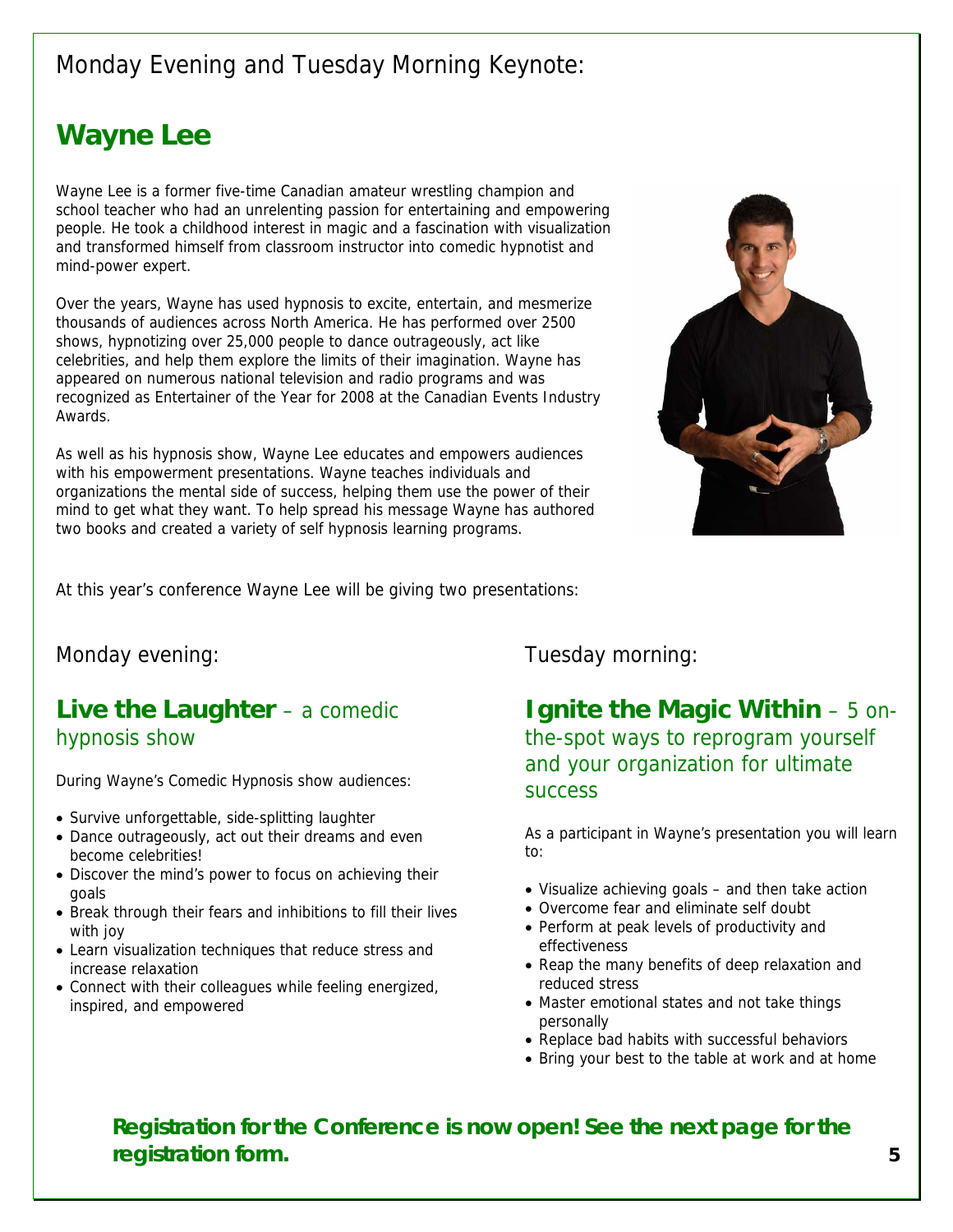

## **CONFERENCE REGISTRATION form**

## **ACIFA 2010 Annual Spring Conference**

\* Fairmont Jasper Park Lodge \* hosted by the NAIT Academic Staff Association

May 16 to 19, 2010

| Name:  |                                                                         | Institution: |  |
|--------|-------------------------------------------------------------------------|--------------|--|
| Phone: | Fax:                                                                    | E-mail:      |  |
|        | [Please note that ACIFA welcomes non-members to its Annual Conference.] |              |  |

#### **Registration Deadline : May 3, 2010**

Cancellations must be received in writing by May 7. Refunds, minus a \$50.00 processing fee, will be processed after the conference. Conference fee cannot be returned for cancellation after May 7, but can be applied toward a future conference. You are responsible for payment if you do not cancel and do not attend. Participant substitutes can be made at any time.

#### **Early Bird Registration Draw:**

All paid registrations received by April 12, 2010, will be eligible for an early bird prize draw of \$250.00.

| <b>FEES</b>                                                                                                                                                                |                |  |
|----------------------------------------------------------------------------------------------------------------------------------------------------------------------------|----------------|--|
| <b>Full Registration includes</b>                                                                                                                                          | \$435.00       |  |
| reception on Sunday, keynote and session registration, [non-members]<br>Monday breakfast, lunch & banquet, and Tuesday<br>breakfast, lunch & BBQ, and Wednesday breakfast. | \$475.00       |  |
| Monday or Tuesday only registration<br>includes keynote, sessions, breakfast, lunch and banquet(Monday) or<br>barbeque (Tuesday)                                           | \$250.00       |  |
| <b>Extra tickets</b> for your guest(s)                                                                                                                                     |                |  |
| ➤<br>complete meal package(s) for your guest<br>(includes banquet ticket and BBQ ticket)                                                                                   | $X$ \$235.00 = |  |
| ➤<br>Monday banquet ticket(s) only, for your guest(s)                                                                                                                      | $X$ \$ 55.00 = |  |
| ⋗<br>Tuesday BBQ ticket(s) only, for your guest(s)                                                                                                                         | $X$ \$ 55.00 = |  |
|                                                                                                                                                                            | <b>TOTAL:</b>  |  |
| Special dietary requirements:                                                                                                                                              |                |  |

Return completed form with payment [cheque payable to ACIFA] to: ACIFA #412, 10357-109 St., Edmonton, AB T5J 1N3 or by email to: devlinL@acifa.ca phone: 780-423-4440 FAX: 780-423-4515

 **Delegates are responsible for making their own accommodation arrangements: @ The Fairmont Jasper Park Lodge book via phone: 1-800-441-1414 ask for the ACIFA conference RATE and indicate the nights you are staying** 



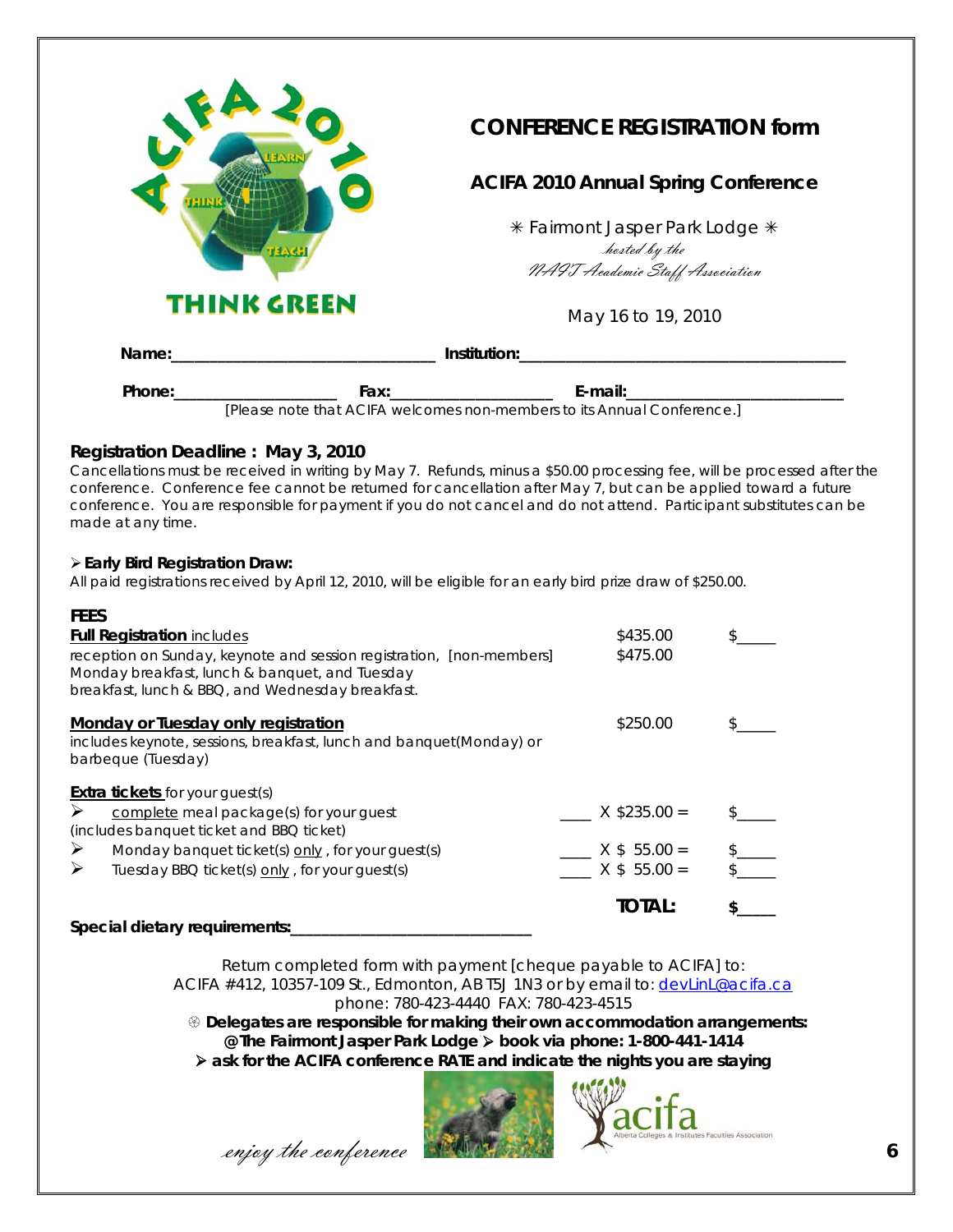# Update by Ben Fullalove, ACIFA Vice President External



Since last Spring's AGM, I have been engaged in several activities specifically related to my position as External VP; namely, attending the Western Regional Conference of Faculty Associations in Brandon Manitoba, and the CAUT Council in Ottawa from Nov. 26-27. I

also attended one meeting of the ACIFA executive, and missed another (but only in order to attend the meeting in Brandon).

Although hosted by Brandon University, the conference was held at the site of the Brandon Asylum for the Insane (now part of Assiniboia College) from Oct 15-17. The larger part of the program was taken up with reports from the various member associations. Perhaps in contrast to past meetings, the situation for Alberta institutions no longer appears especially rosy in comparison to those from the other western provinces. ACIFA members can take some consolation from the fact that it appeared, as a rule, the larger and wealthier an institution, the greater the problems it was facing. Jim Turk gave a presentation in which he reminded those present that many of the financial problems confronting post-secondary institutions across Canada as a result of the recession had been greatly exacerbated by the unwise actions of administrations over the last number of years. Of particular note in the regional reports was the ongoing case concerning a dispute between UBC and the UBCFA over the power of academic councils/senates to create policy that overrides the collective agreement between an Association and a BOG. CAUT continues to provide considerable financial assistance to the UBCFA, allowing it to pursue this case in the legal system. Another interesting presentation was given by the past President of Brandon about the corrosive potential of employer-written so-called "Healthy Workplace Policies." The experience of such a policy by Faculty at Brandon was that it was used to suppress many forms of dissent, to prevent faculty from criticizing the administration, and to override provisions of the Collective Agreement which spelled out what

constituted harassment and the requirement of the employer to establish just cause. At Brandon, the policy was greatly modified as a result of a strike by Faculty.

The CAUT Council meeting in Ottawa considered numerous matters of general and specific interest. Certainly the most memorable and even moving event at the council was the presentation of the association's Milner award to the sixteen members of the Winnipeg United College who resigned in protest at the dismissal of their college Donald Savage in 1954, a landmark event in the history of academic freedom in Canada. Several of the individuals who took this brave and principled action, although well into their eighties now, were able to attend; others (several deceased) were represented by family members. A description of the award and the event it remembered can be found in the most recent CAUT bulletin. Council discussed more current issues of academic and collective freedom, including the on-going case at UBC I have referred to in previous reports, in which the issue of an academic council's ability to overrule collective agreements is at stake. The generally depressing financial situation across the country was a common theme. One of the most egregious examples of the consequences of this came from Lakehead University in Thunder Bay, where the President unilaterally declared the institution "closed" for several days in December, and as a consequence withheld pay for this period from all faculty and staff.

I would like to take this opportunity to once again state my strong support for ACIFA's participation as a federated member of CAUT. National issues affect all of our members, just as issues in Alberta can have consequences across the rest of the country, and I believe it very important that ACIFA have a presence in CAUT.

Best wishes,

Ben

Dr. Ben Fullalove, Vice President External, ACIFA, President Alberta College of Art and Design Faculty Association